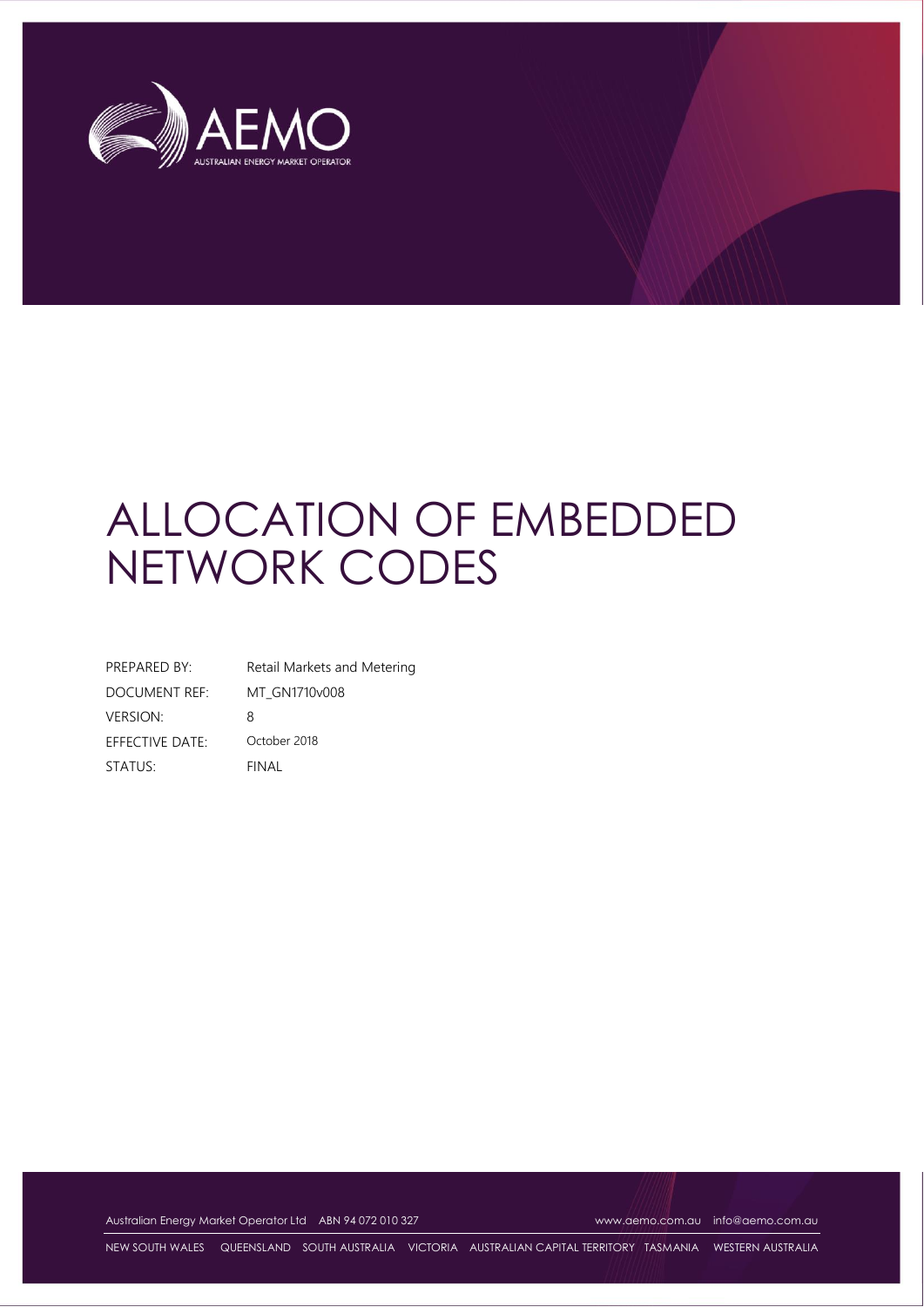

## **VERSION RELEASE HISTORY**

| Version | <b>Effective Date</b> | Summary of Changes                                                                                                                                                                                                                   |
|---------|-----------------------|--------------------------------------------------------------------------------------------------------------------------------------------------------------------------------------------------------------------------------------|
| 1.0     | August 2001           | Original document issued to Network Service provider responsible for creating code.<br>This document was never made available on the Website                                                                                         |
| 2.0     | <b>July 2006</b>      | Updated to remove references to Australian Inland Energy and placed on the website                                                                                                                                                   |
| 3.0     | June 2008             | Updated to include new capability of creating codes 140 business days retrospectively                                                                                                                                                |
| 4.0     | <b>July 2009</b>      | Update to AEMO format, inclusion of new codes for TNSP allocated embedded<br>networks in Table 1 and name change to Jemena from Alinta AE                                                                                            |
| 5.0     | October 2011          | Name changes to NSW networks, Country Energy, Energy Australia & Integral Energy                                                                                                                                                     |
| 6.0     | August 2013           | Name changes to ETSA Utilities                                                                                                                                                                                                       |
| 7.0     | September 2014        | Name changes to SP-Ausnet and email changes to the infocenter                                                                                                                                                                        |
| 8.0     | October 2018          | Updated to new AEMO format<br>Introduced Embedded Network Managers as a Participant and provided an example<br>of how to create an EN code in a sub-embedded network<br>Added TasNetworks and Sub-embedded Network codes to Table 1. |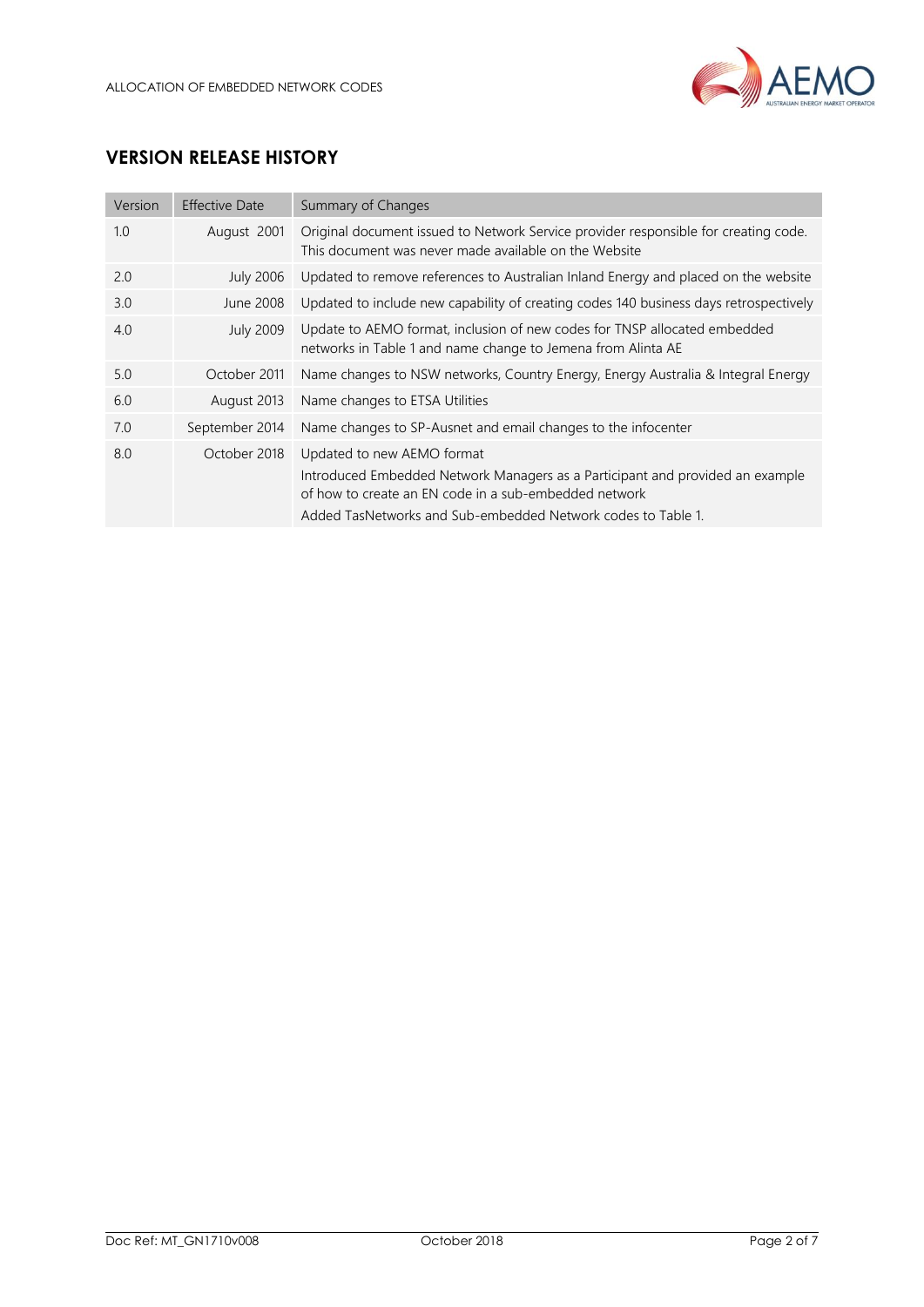

## **CONTENTS**

| $\mathbf{1}$ .   | <b>INTRODUCTION</b>                            | 4 |
|------------------|------------------------------------------------|---|
| $\mathcal{P}$    | EMBEDDED NETWORK CODE CREATION                 | 4 |
| 3.               | EMBEDDED NETWORK CODE STRUCTURE                | 4 |
| 3.1.             | Embedded Network Manager NEM Participant       | 4 |
| $\overline{4}$ . | EXAMPLE                                        | 5 |
|                  | APPENDIX A. TABLE CATS_EMB_NET_ID_CODES        | 6 |
| A.1              | Card of the table CATS_EMB_NET_ID_CODES        | 6 |
| A.2              | Column list of the table CATS EMB NET ID CODES | 6 |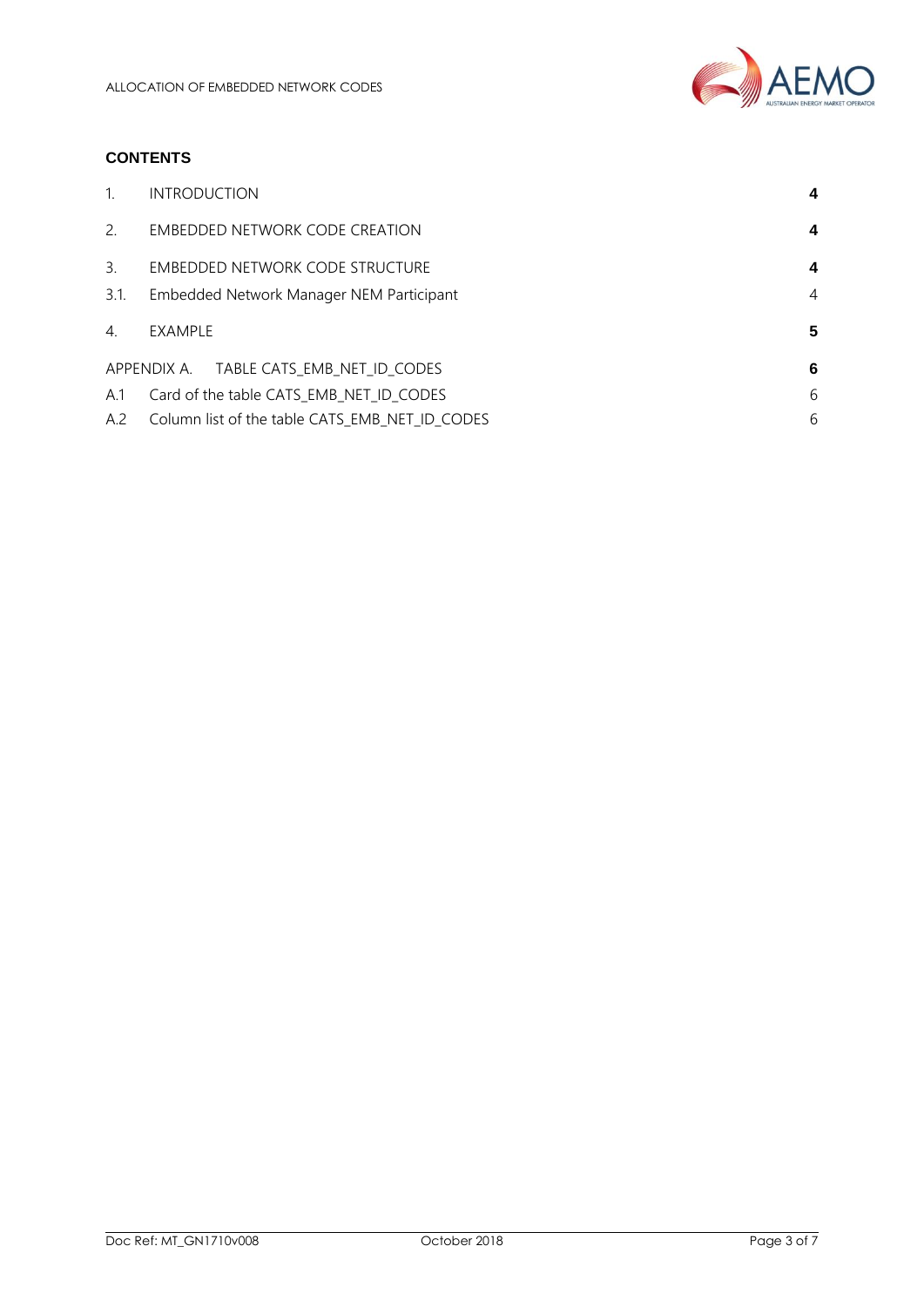

## <span id="page-3-0"></span>**1. INTRODUCTION**

The CATS\_EMB\_NET\_ID\_CODES table in MSATS has the EMBNETIDCODE field, which contains the embedded network identifier codes used to identify to which embedded network an embedded network NMI belongs, either as a parent or a child. The Embedded Network Code Identifier allows MSATS to identify from which parent NMI the consumption of an on-market child NMI should be subtracted from.

For existing embedded networks, the Exemption Embedded Network Service Provider (EENSP) may obtain the embedded network code attached to the parent NMIs by contacting the Local Network Service Provider (LNSP) or financially responsible Market Participant (FRMP). The Embedded Network Manager (ENM) may also obtain the embedded network code from the LNSP or FRMP of the parent NMI if they have demonstrated to the satisfaction of the LNSP/FRMP that they have authorisation to access this information on behalf of the EENSP.

## <span id="page-3-1"></span>**2. EMBEDDED NETWORK CODE CREATION**

When requested, or when the LNSP determines that a new embedded network code is required, the LNSP must liaise with the EENSP (or ENM acting on behalf of the EENSP) in determining an appropriate code as per the embedded network code structure specified in Section 3 below. Once determined, the LNSP must provide the embedded network code and other relevant details as listed in the MSATS CATS Procedures to AEMO.

AEMO will administer the codes and pre-populate the appropriate data tables in MSATS. Further information about the CATS\_EMB\_NET\_ID\_CODES table and definitions of all fields in the table are in Appendix 1.

Please provide the embedded network code data via email to: [supporthub@aemo.com.au](mailto:supporthub@aemo.com.au)

## <span id="page-3-2"></span>**3. EMBEDDED NETWORK CODE STRUCTURE**

The following code structure defines the embedded network code, which can have up to 10 alphanumeric characters.

### **XXXXXXXXX**

Where:

- (i) The first two characters indicate the participant selected from Table 1.
- (ii) The participant provides the other 8 characters. All eight characters do not have to be provided, however the participant has the option of providing up to 8 alphanumeric characters.

Provided the code follows the embedded network code structure outlined in this guide, the remaining 8 characters in the embedded network code can be determined by the EENSP, ENM acting on behalf of the EEENSP or, the LNSP.

## <span id="page-3-3"></span>**3.1. Embedded Network Manager NEM Participant**

Per the Service Level Procedure, the Embedded Network Manager is required to create an EN code for sub-embedded networks where NMIs are both a Parent NMI and a Child NMI. The ENM of the sub-embedded network does not have to be the same ENM as for the wider embedded network.

As there can be churn of the ENM a generic two letter code, SB, indicating sub-network is to be used for the first two characters and the remaining eight will be the same as the Parent Embedded Network Code.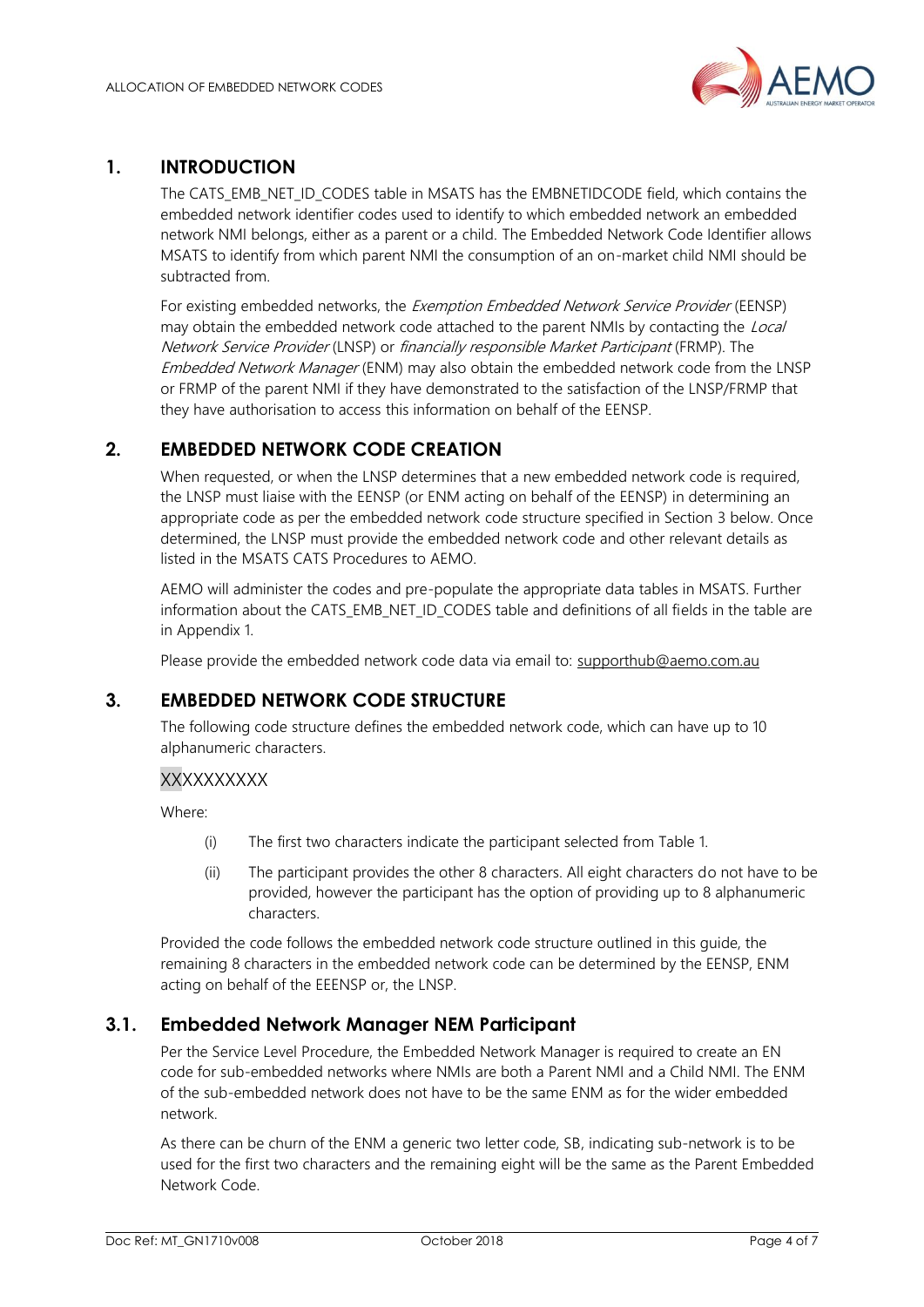|                  | NEM PARTICIPANT (LNSP)       | CODE FOR THE FIRST TWO CHARACTERS IN EMBEDDED<br>NETWORK CODE |  |  |  |
|------------------|------------------------------|---------------------------------------------------------------|--|--|--|
| $\mathbf{1}$ .   | <b>ActewAGL Distribution</b> | <b>NA</b>                                                     |  |  |  |
| 2.               | <b>Essential Energy</b>      | <b>NC</b>                                                     |  |  |  |
| 3.               | Jemena                       | VA                                                            |  |  |  |
| $\overline{4}$ . | CitiPower                    | VC                                                            |  |  |  |
| 5.               | <b>Ausnet Services</b>       | VT                                                            |  |  |  |
| 6.               | Ausgrid                      | <b>NE</b>                                                     |  |  |  |
| 7.               | Endeavour Energy             | N <sub>l</sub>                                                |  |  |  |
| 8.               | Energex                      | QX                                                            |  |  |  |
| 9.               | <b>SA Power Networks</b>     | <b>SE</b>                                                     |  |  |  |
| 10.              | Ergon                        | QR                                                            |  |  |  |
| 11.              | Powercor                     | <b>VP</b>                                                     |  |  |  |
| 12.              | United Energy                | VU                                                            |  |  |  |
| 13.              | Electranet                   | <b>EN</b>                                                     |  |  |  |
| 14.              | Transgrid                    | TG                                                            |  |  |  |
| 15.              | TasNetworks                  | <b>TN</b>                                                     |  |  |  |
| 16               | Embedded Network Manager     | SB                                                            |  |  |  |

#### **Table 1. Embedded Network Code Structure**

## <span id="page-4-0"></span>**4. EXAMPLE**

An embedded network connected to the Ausgrid distribution network can have the following embedded network code.

## NESYDAPORT

where the first two characters were obtained from Table 1 and the other 8 characters determined through liaison between the EENSP or ENM acting on behalf of the EENSP, and Ausgrid.

If a child connection point within this embedded network is also a parent connection point for a sub-embedded network, the ENM must create the embedded network code for the subembedded network and provide this data to AEMO.

In this case, the first two characters of the sub-embedded network's code will be SB and the other eight characters will be the same as those at the parent connection point for the sub-embedded network. In this example, this would be:

## SB SYDAPORT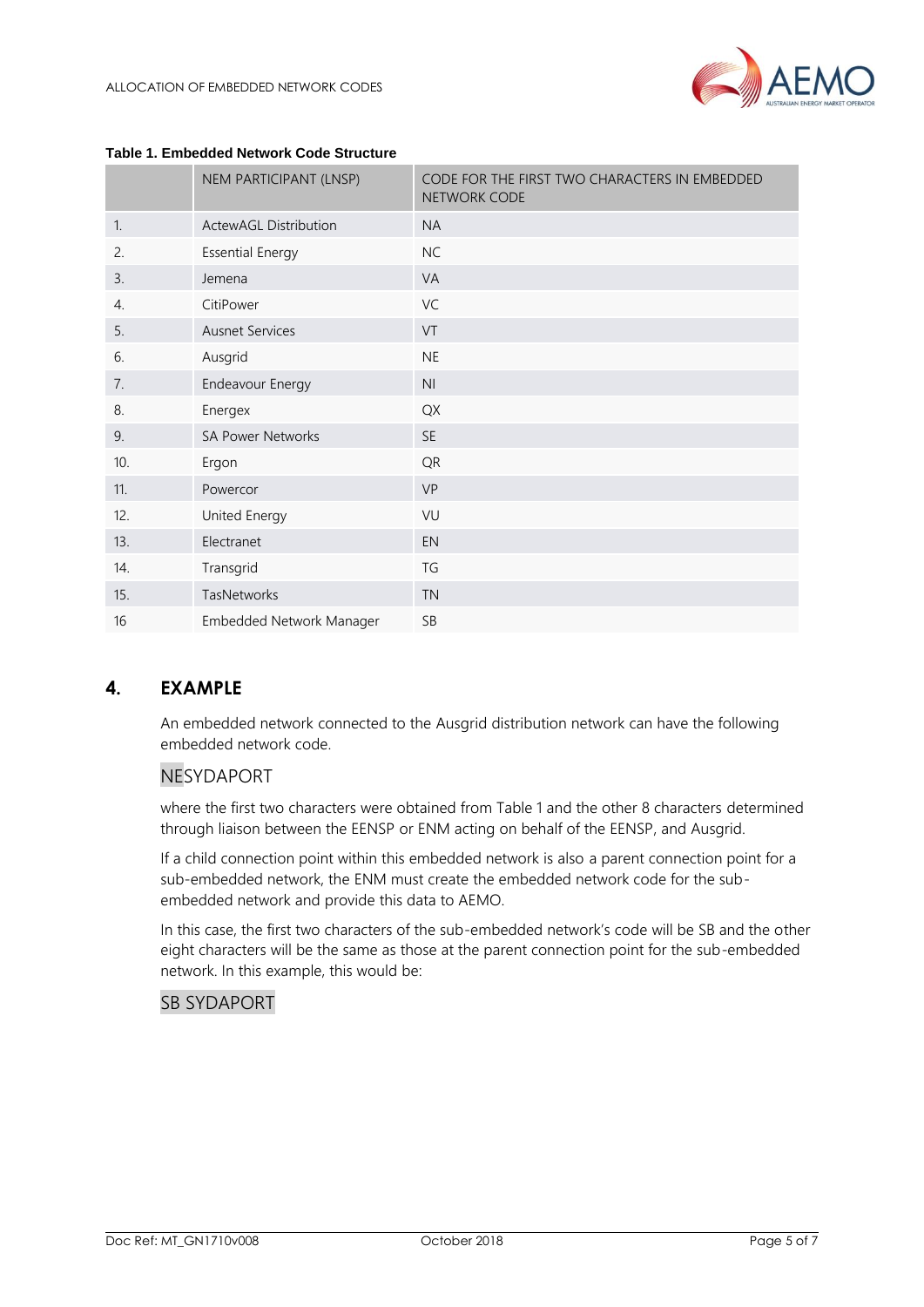## **APPENDIX A. TABLE CATS\_EMB\_NET\_ID\_CODES**

# **A.1 Card of the table CATS\_EMB\_NET\_ID\_CODES**

| NAME <sup>T</sup> | cats emb net id codes                                                                                                                                     |
|-------------------|-----------------------------------------------------------------------------------------------------------------------------------------------------------|
| <b>COMMENT</b>    | Maintenance table for embedded network identifier codes. The embedded network identifier code is used to identify to which embedded network a NMI         |
|                   | belongs, either as a parent or a child. (If on a NMI record neither of these fields is populated, it is assumed the NMI is not related to any other NMI.) |

## **A.2 Column list of the table CATS\_EMB\_NET\_ID\_CODES**

<span id="page-5-2"></span><span id="page-5-1"></span><span id="page-5-0"></span>

| Name                | Comment                                                                                                                                                                                                                                                                                           | Data Type    | Mandatory   | Primary      | Foreign Key  |
|---------------------|---------------------------------------------------------------------------------------------------------------------------------------------------------------------------------------------------------------------------------------------------------------------------------------------------|--------------|-------------|--------------|--------------|
| <b>ID_ENIC</b>      | Unique identifier allocated each record within this table.                                                                                                                                                                                                                                        | NUMBER(8)    | <b>TRUE</b> | <b>TRUE</b>  | FALSE        |
| <b>EMBNETIDCODE</b> | Code for embedded network identifier. The embedded network identifier code is<br>used to identify to which embedded network a NMI belongs, either as a parent or a<br>child. (If on a NMI record neither of these fields is populated, it is assumed the NMI is<br>not related to any other NMI.) | VARCHAR2(10) | <b>TRUE</b> | FALSE        | FALSE        |
| <b>EMBNETIDDESC</b> | Description of embedded network identifier.                                                                                                                                                                                                                                                       | VARCHAR2(50) | <b>TRUE</b> | <b>FALSE</b> | <b>FALSE</b> |
| <b>LOCALITY</b>     | Locality to which the embedded network identifier belongs.                                                                                                                                                                                                                                        | VARCHAR2(46) | <b>TRUE</b> | <b>FALSE</b> | <b>FALSE</b> |
| <b>POSTCODE</b>     | Postcode for the locality to which the embedded network identifier belongs.                                                                                                                                                                                                                       | VARCHAR2(4)  | <b>TRUE</b> | <b>FALSE</b> | <b>FALSE</b> |
| <b>STATE</b>        | State for the locality to which the embedded network identifier belongs.                                                                                                                                                                                                                          | VARCHAR2(3)  | <b>TRUE</b> | <b>FALSE</b> | <b>FALSE</b> |
| <b>STARTDATE</b>    | The start date for which a change to/creation of a record will take effect.<br>Retrospective creation/updates are permitted up to 140 business days.                                                                                                                                              | <b>DATE</b>  | <b>TRUE</b> | FALSE        | FALSE        |
| <b>ENDDATE</b>      | The end date for which a change the record will cease to be effective. Edits<br>occurring to current records will result in an end date of the new records start date                                                                                                                             | <b>DATE</b>  | <b>TRUE</b> | <b>FALSE</b> | <b>FALSE</b> |